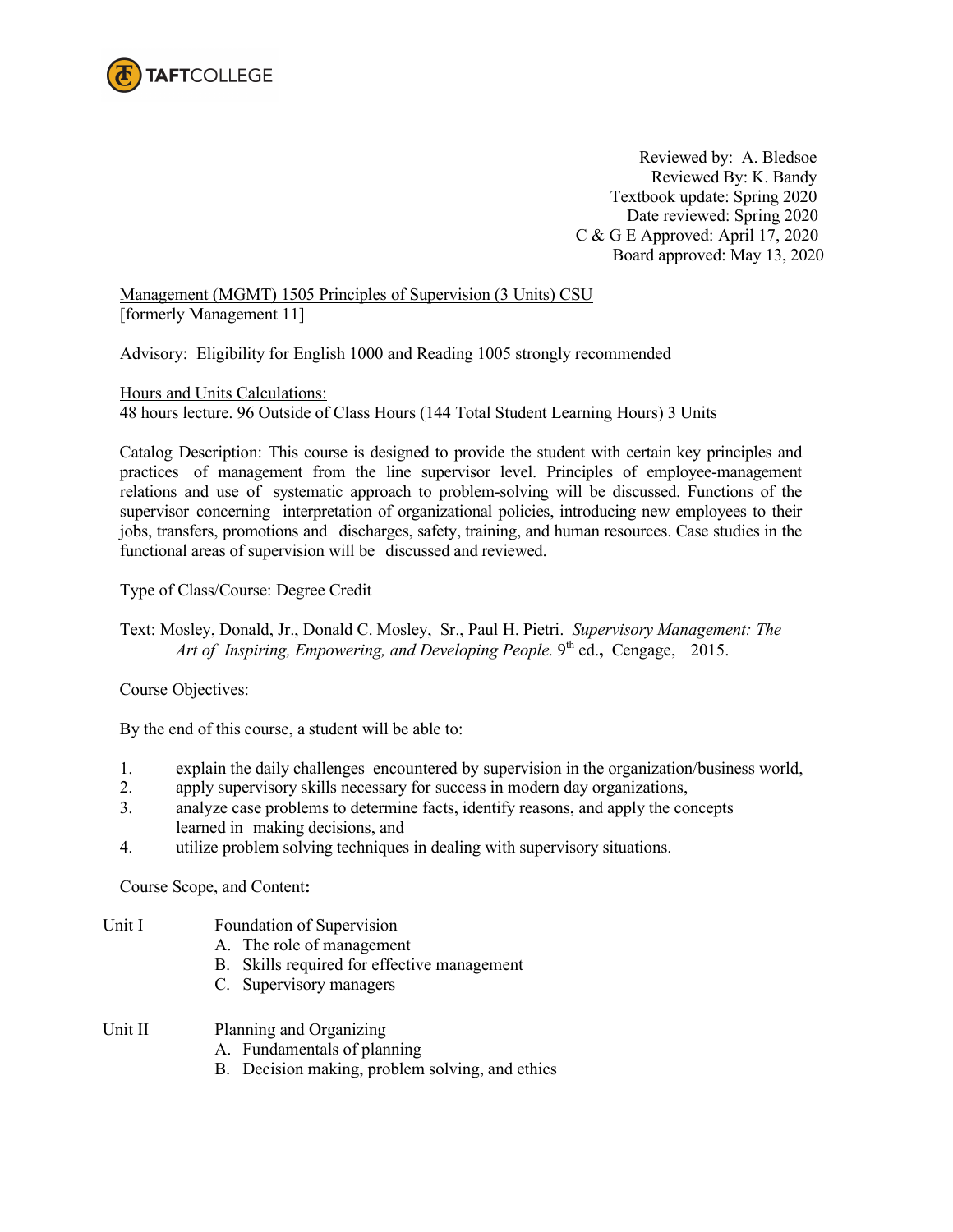

|          | C. Fundamentals of organizing<br>D. Delegating authority and empowering employees                                                                      |
|----------|--------------------------------------------------------------------------------------------------------------------------------------------------------|
| Unit III | Leading<br>A. Communication<br>B. Motivation<br>C. Leadership<br>D. Group development and team building                                                |
| Unit IV  | Skill Development<br>A. Meetings and facilitation skills<br>B. Coaching for higher performance<br>C. Managing conflict, stress, and time               |
| Unit V   | Controlling<br>A. Exercising control<br>B. Controlling, productivity, quality, and safety                                                              |
| Unit VI  | Managing Human Resources and Diversity<br>A. Selecting, appraising, and disciplining employees<br>B. The supervisor, labor relations, and legal issues |

Learning Activities Required Outside of Class:

The students in this class will spend a minimum of 6 hours per week outside regular class time doing the following:

- 1. Studying class notes
- 2. Answering questions<br>3. Completing required
- Completing required reading
- 4. Preforming problem solving activities or exercises<br>5. Doing written work
- 5. Doing written work
- 6. Participating in group projects

Methods of Instruction:

- 1. Lectures
- 2. Demonstrations
- 3. Assigned problems from the text<br>4. Multimedia presentations
- Multimedia presentations
- 5. Group explorations
- 6. Case studies and scenarios

Methods of Evaluation:

1. Writing assignments, including: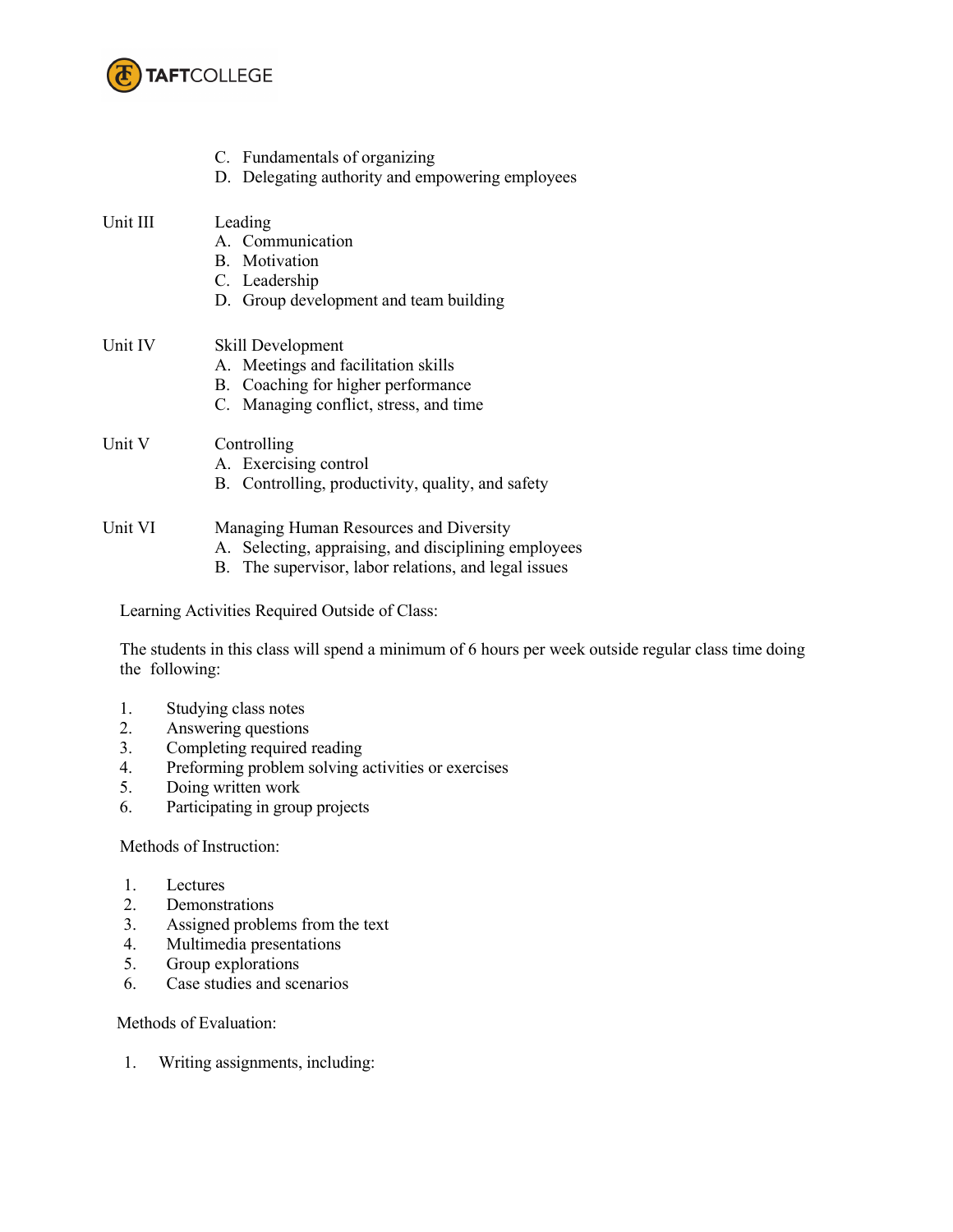

- a. written homework from chapters
- b. group reports
- c. topic paper written under American Psychological Association (APA) style guide
- d. chapter critical analysis reflections
- e. case studies
- f. scenarios
- g. simulations
- 2. Problem-solving demonstrations, including:
	- a. exams
	- b. homework problems
	- c. laboratory reports
	- d. case study recommendations and solutions
- 3. Other summative examinations using combinations of:
	- a. multiple choice questions
	- b. matching items
	- c. true/false questions
	- d. short answer questions
	- e. fill in the blank responses
- 4. Participation including:
	- a. role-playing and group activities
	- b. oral presentations and demonstrations
	- c. discussion responses
	- d. scenario reflections
- 5. Project including:
	- a. multimedia presentations
	- b. business scenario responses
	- c. action plans
	- d. formal written reports
	- e. portfolios
	- f. community service projects
	- g. building new case studies

## Supplemental Data:

| TOP Code:                 | 050630: Management Development and Sup |
|---------------------------|----------------------------------------|
| <b>SAM Priority Code:</b> | C: Clearly Occupational                |
| Distance Education:       | Online; Offline                        |